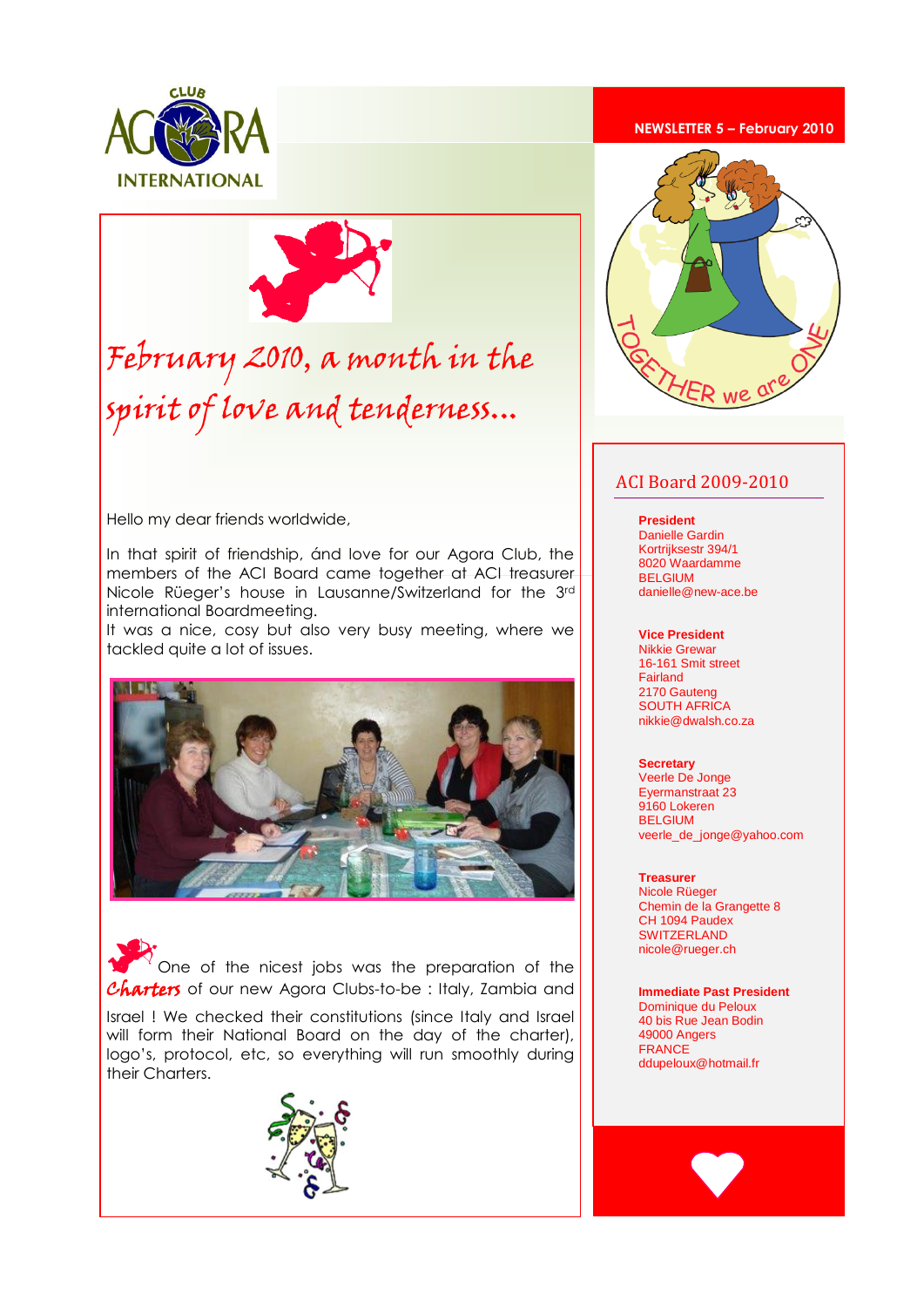

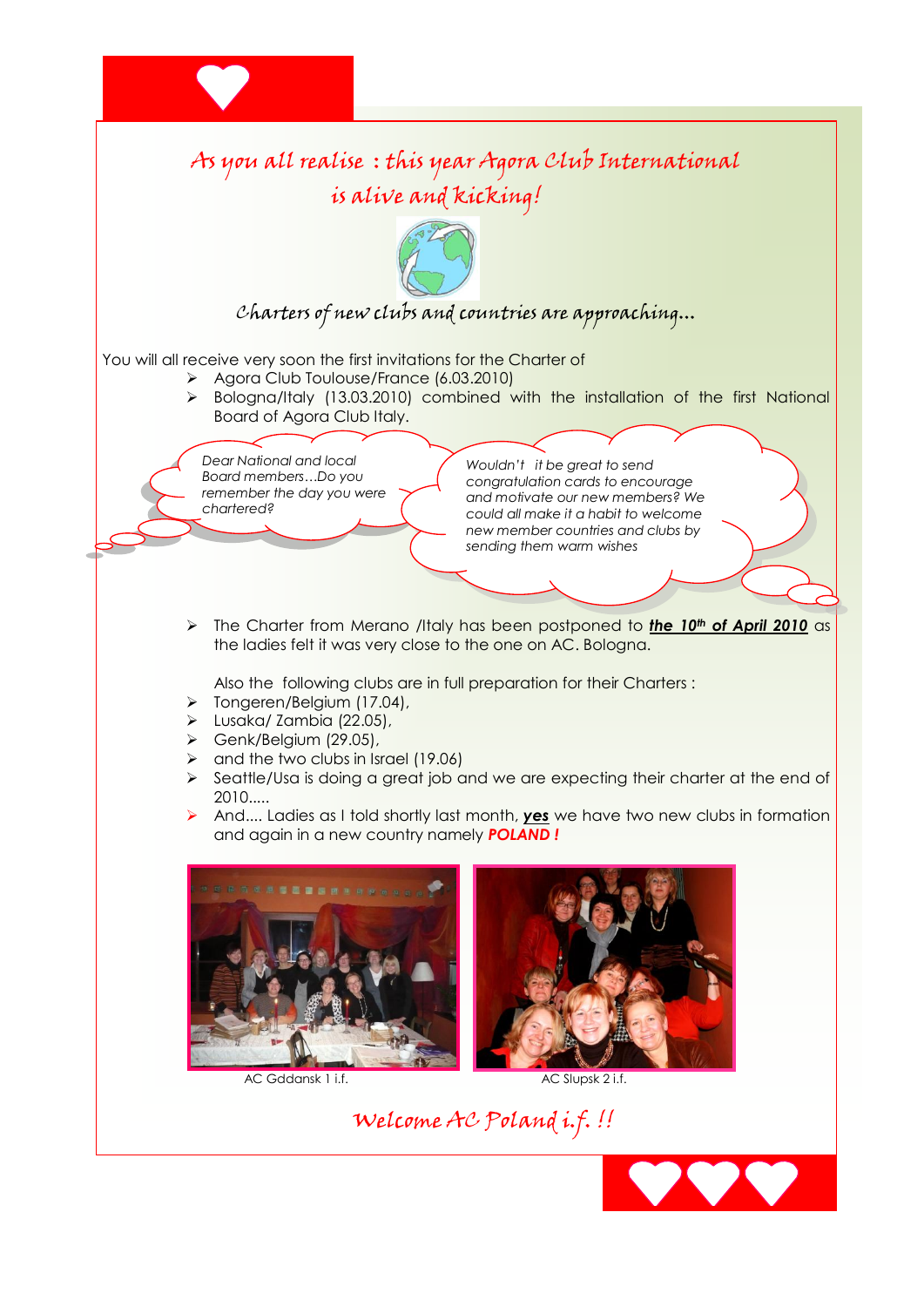

## Documents coming your way !

- During the Board Meeting we have also been working on items which will have to be **voted on your National AGM's** You will receive all those documents by the beginning of April so you have all the time necessary to forward them to your clubs and to put them on the agenda of your National Agm's.
- One of the items that had our special attention during our Board meeting were the **International Rules.**

Since Agora International is growing and expanding we felt that they needed to be clearer and more detailed. We worked hard on them and ended up with a comparative study between the former and the newly adapted rules.



Veerle, our ACI secretary will send this document to all the National Boards by the end of february with the necessary explanations.

 The ACI Board asked a belgian designer friend to have a look at our logo : we felt that after 13 years is was time to give the logo an updated and modern look....but since we're sometimes a bit of a naughty Board too, we keep this new design as a surprise for the ACI conference in Talinn!



At our last International AGM our latest members Agora Club Tangent Germany promised to create a banner and pin as they became members of our association. Therefore I am very proud to present you the brand new pin of AC. Tangent Germany.



Congratulations to Bärbel and her team on the good job, and special thanks goes to Elisabeth Hiller who is always in the running to bring Agora and Tangent closer to one another.